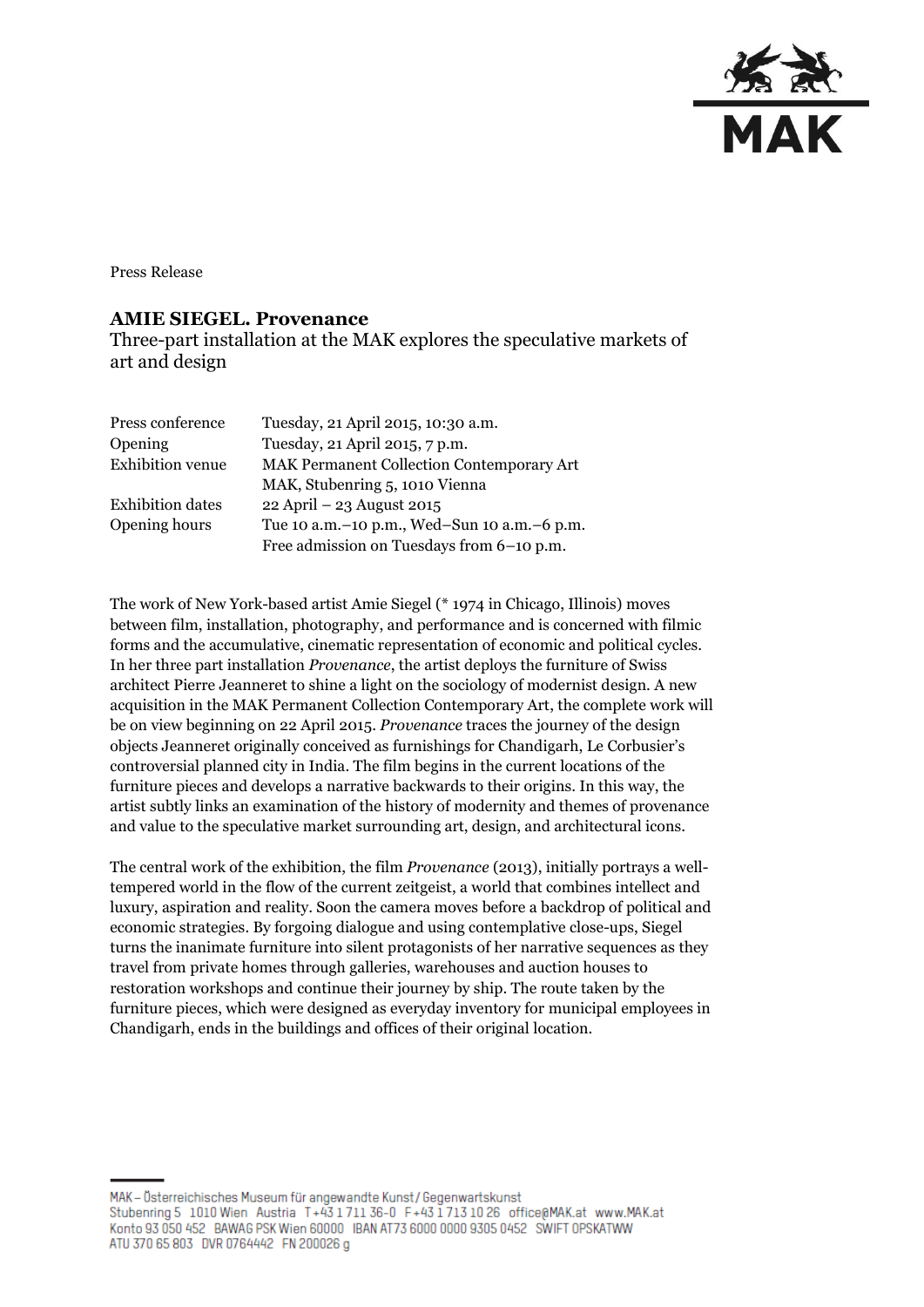

Siegel's critical reflections of the art and design market are underscored in the MAK exhibition through the two works that complete *Provenance*. The video *Lot 248* (2013) shows the sale of *Provenance* at a Christie's London auction and thus documents the work of art as an element in the circuit of art, design, and capital. Siegel accentuates this infinite loop through *Proof (Christie's 19 October, 2013)* (2013), the printer's proof of the auction catalogue for the film *Provenance*, which today, in turn, is represented in major international contemporary art collections. The artist's gesture of encasing her auction catalogue page in Lucite, a transparent acrylic glass, gives *Proof* yet another "gilding."

Amie Siegel lives and works in New York. Her work has been shown at these museums and galleries, among others: The Metropolitan Museum of Art (New York), MoMA PS1 (New York), Walker Art Center (Minneapolis), Hayward Gallery (London), Whitney Museum of American Art (New York), KW Institute for Contemporary Art (Berlin), Institute of Contemporary Art (Boston), Kunstmuseum Stuttgart, MAXXI National Museum of XXI Century Arts (Rome) and the Center for Contemporary Art (Tel Aviv). In addition, her work has been shown at the Cannes, Toronto and New York Film Festivals, and screened at the Museum of Modern Art, New York, in the National Gallery of Art in Washington, D.C., and at the Berlinale in Berlin. Siegel has been a fellow of the DAAD Berliner Künstlerprogramm, the Guggenheim Foundation, and the Film Study Center at Harvard University, as well as a recipient of the ICA Boston's Foster Prize. Most recently, she received a Sundance Institute Film Fund award and the inaugural Forum Expanded award at the Berlin Film Festival, both for *Provenance*.

This exhibition, including the acquisition of the work, was made possible through the generous support of Phileas.

## **Phileas–A Fund for Contemporary Art**

*Phileas* is a new, philanthropic organisation based in Vienna that raises private funding to support contemporary art. It brings together artists, collectors, galleries and museums, collaborating with them to enable the production, exhibition and acquisition of art for public collections. *Phileas* will focus initially on two types of project: exhibitions by international artists in Austrian museums, and exhibitions by Austrian artists in international museums. In this way, it will contribute to a strengthening of Austria's voice within the landscape of contemporary art, and to the presence of its most promising artists on the international stage. *Phileas* was founded by Jasper Sharp and Moritz Stipsicz, in response to current debates regarding cultural philanthropy and the future of public funding. It is an independent, non-profit organisation, committed to long-term relationships with its partners. For more information, please contact: [office@phileasprojects.org.](mailto:office@phileasprojects.org)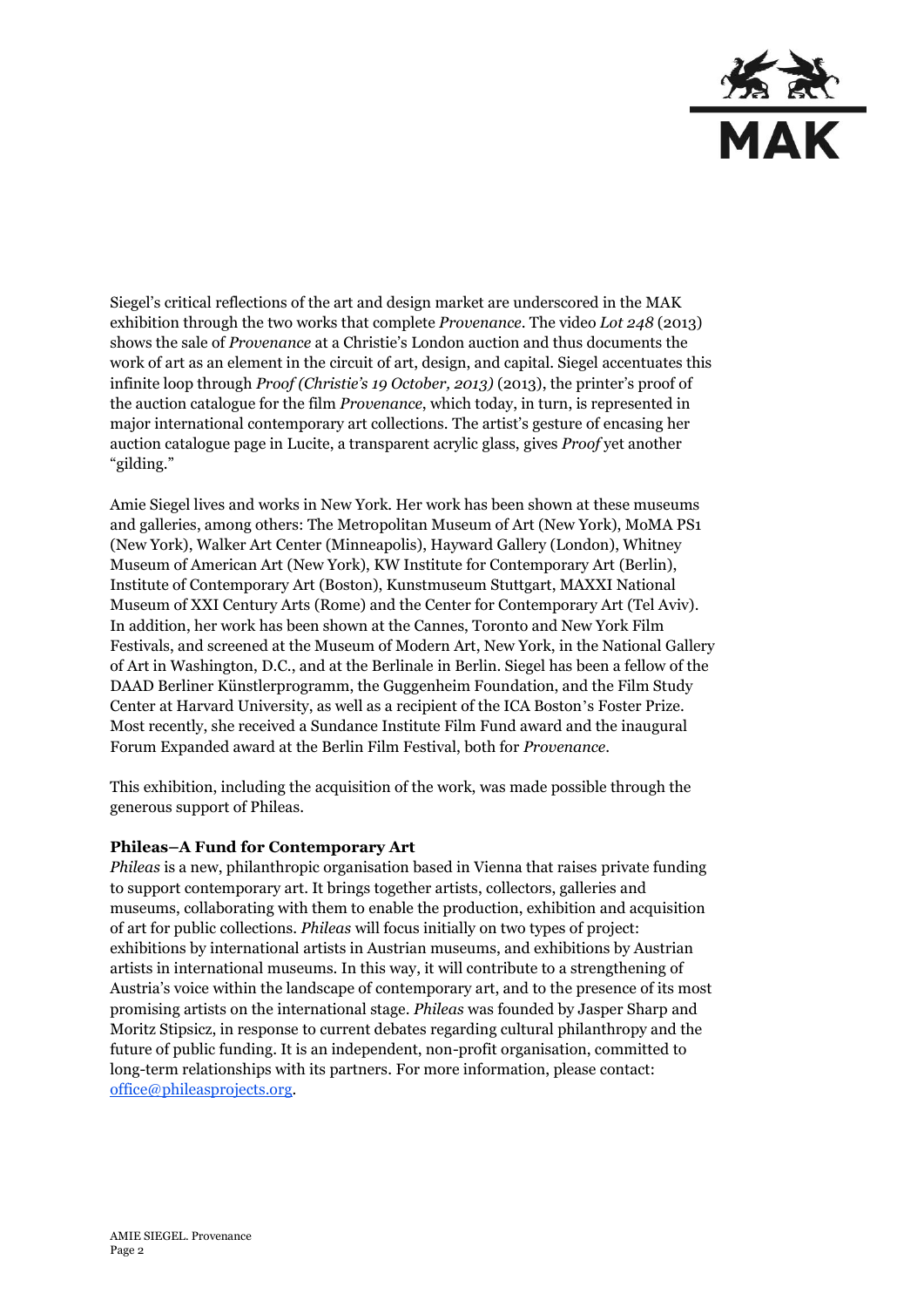

 $\dot{philecas}$ 

Images for this exhibition are available for downloading at MAK.at/press.